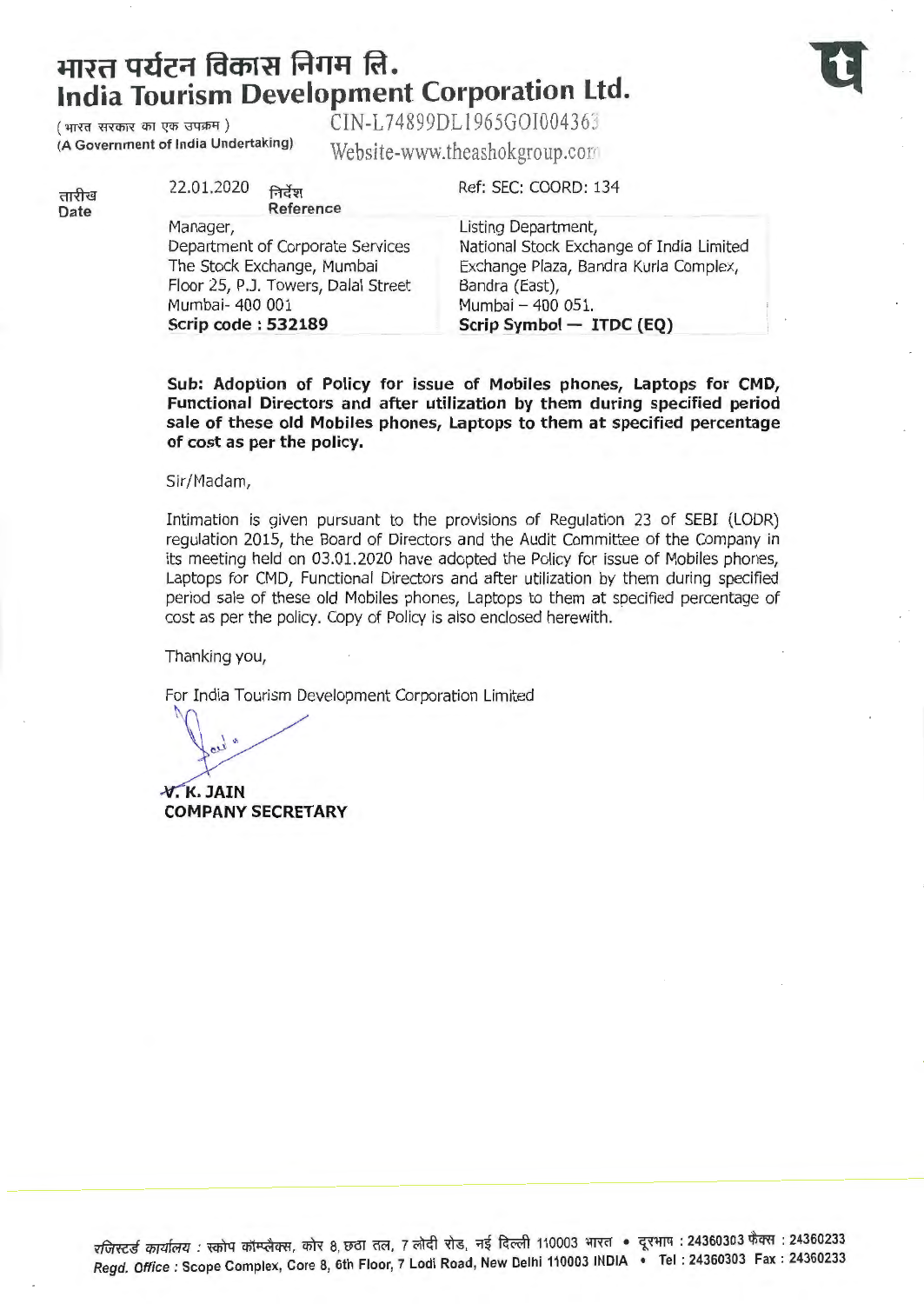# **INDIA TOURISM DEVELOPMENT CORPORATION (Administration Division)**

# **Ref: Admn/Policy / Jan 2020** / *42.* **6** *2* · **22.1.2020**

#### **Policy for Issue of Mobile I Laptop I Office Bag to Functional Directors including CVO**

The following policy for Mobile phone, Laptop and Office Bag is issued for Functional Directors including CVO:

#### **a) Mobile phones:**

| S.No | <b>DESIGNATION</b>                                    | Maximum Cost ceiling (Rs.) |
|------|-------------------------------------------------------|----------------------------|
|      | C&MD, Functional Directors and CVO   50,000/- + taxes |                            |

- 1. Llfe of handset: 2 years. Officers will be eligible to buy new handset on completion of the life of the handset, as mentioned from the date of previous invoice.
- 11. Eligible officers may purchase handset of their own choice and claim reimbursement of amount prescribed above or actuals whichever is lower against submission of original bill. Handset will be purchased from any Authorized dealer who has tax registration.
- iii. The Corporation may also purchase and provide the handset on specific request of the officer.
- iv. All officers will have to compulsorily buyback the handset  $\omega$  5% of the amount paid by TTDC at the time of purchase (excluding taxes) after completion of 2 years.
- v. Officials separating / retiring / deputationists on repatriation to their parent department before the expiry of the life of handset will have to compulsorily retain the handset and will be required to pay the amount towards the cost of handset as under:
	- (a) Separating/retiring within six months after getting the handset: To pay 75% of the cost (including buyback cost of 5%)
	- (b) Separating/retiring within six months to one year after getting the handset: To pay 50% of the cost (including buyback cost of 5%)
	- (c) Separating/retiring after one year to two years after getting the handset: To pay  $25\%$ of the cost (including buyback cost of 5%)
- vi. The officer may draw advance for purchase of the handset. However, the advance must be settled within a period of one month. Failing to settle within one month from the date of withdrawal of advance will invite penalty charge  $@2\%$  per completed month or a part thereof. In case the amount is not settled within three months, the amount has to be deposited alongwith penalty charges. It shall also be treated that the officer is not keen to buy the Mobile phone. 1 le/She shall be barred to purchase the Mobile phone for one year.
- vii. The mobile handset so purchased is meant for official purposes and will be the property of the corporation till expiry of its life span/buyback by the employee.
- viii. The mobile handset shall be purchased in the name of the corporation
- ix. ITDC will maintain the handset and bear the cost
- x. Insurance for the handsets against repairs/theft/ loss will be obtained by ITDC and the cost of insurance will be borne by ITDC

Contd...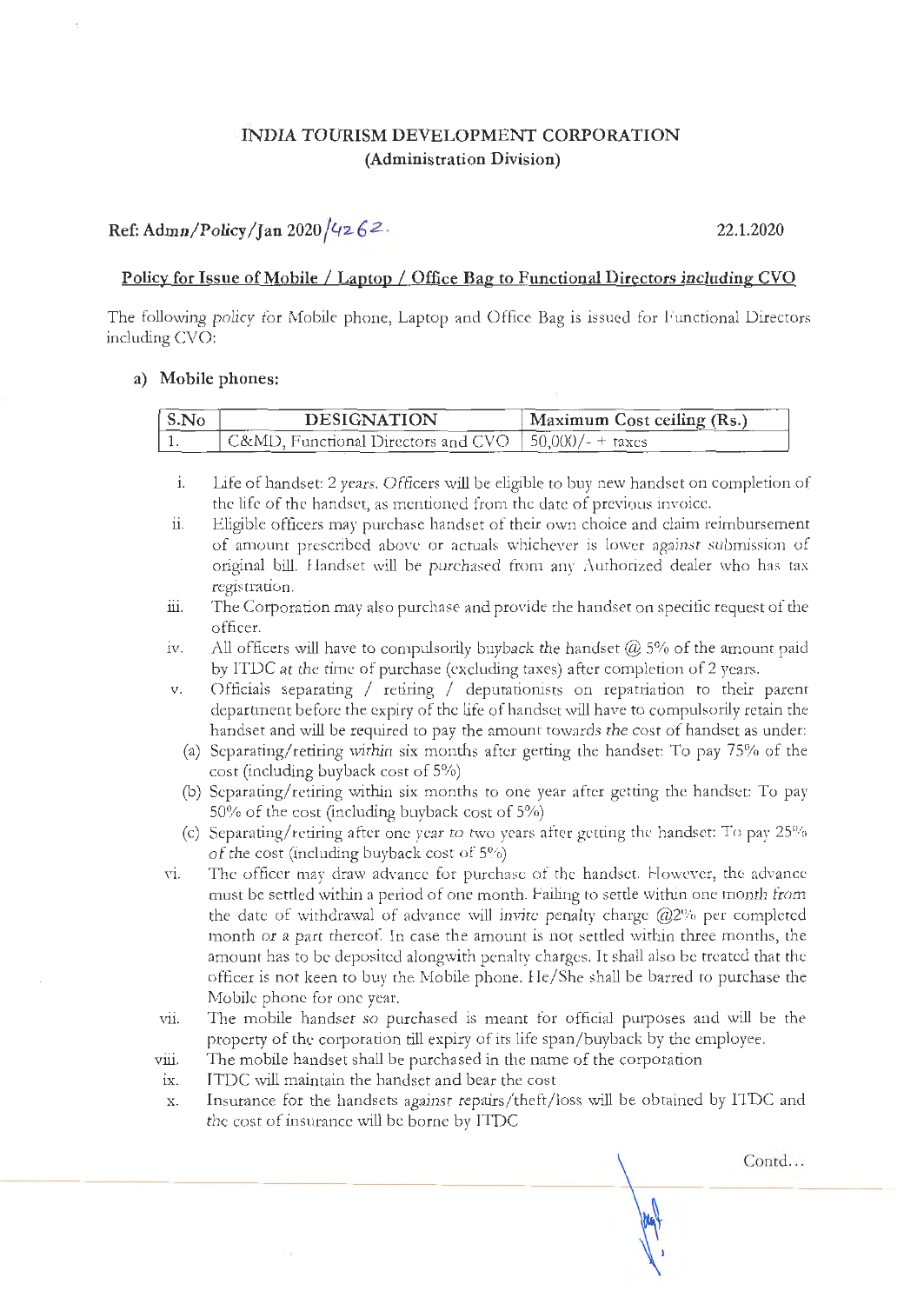### b) **Laptop:**

| S.No | <b>DESIGNATION</b>                                  | Maximum Cost ceiling (Rs.) |
|------|-----------------------------------------------------|----------------------------|
|      | C&MD, Functional Directors and CVO   As per actuals |                            |

- 1. Life of Laptop: 3 years. Officers will be eligible to buy new l .aptop on completion of the life of the Laptop, as mentioned from the date of previous receipt.
- ii. Eligible officers may purchase Laptop of their own choice and claim reimbursement of amount prescribed above or actual whichever is lower against submission of original bill. Laptop will be purchased from any Authorized dealer who has tax registration.
- iii. Officers may choose to buy Desktop or Tablet in place of Laptop.
- 1v. The Corporation may also purchase and provide the Laptop on specific request of the officer.
- v. Eligible o fficers may purchase Laptop in the name of the corporation with original bill/invoice indicating name and address of the corporation, make, model, serial number, price etc. The officers shall thereafter submit the Laptop along with original bill/invoice with two self attested copies of the bill/invoice and an undertaking to IT department of the unit of posting for verification of details and for taking the Laptop in TTDC stock.
- vi. IT department after making necessary entries shall issue the Laptop to the officer along with original bill/invoice. IT department shall forward the copy of the bill along with the details of the entry made in their records to  $F&A$  department for payment to the employee. The undertaking and one copy of invoice will be re tained by IT department for their records.
- vii. The officers should claim reimbursement of amount prescribed above or actual whichever is lower, as per above procedure.
- viii. All officers will have to compulsorily buyback the laptop/ desktop as the case may be  $@.10\%$  of the amount paid by ITDC at the time of purchase (excluding taxes) after completion of 3 years.
- ix. Officials separating / retiring / deputationists on repatriation to their parent department will have to compulsorily retain the Laptop and will be required to pay the amount towards the cost of laptop as under:
	- a) Separating/retiring within six months after getting the Laptop: To pay 75% of the cost
	- b) Separating/retiring within six months to one year after getting the Laptop: To pay 60% of the cost
	- c) Separating/retiring within one year to two years after getting the Laptop: To pay 40% of the cost
	- d) Separating/retiring after two years to three years after getting the Laptop: To pay 20% of the cost
- x. The officer may draw advance for purchase of the laptop. However, the advance must be settled within a period of one month. Failing to settle within one month from the date of withdrawal of advance will invite penalty charge  $@2\%$  per completed month or a part thereof. In case the amount is not settled within three months, the amount has to be deposited alongwith penalty charges. It shall also be treated that the officer is not keen to buy the laptop. He/ She shall be barred to purchase the laptop for one year.
- xi. T he Laptop so purchased is meant for official purposes and will be the property of the corporation till expiry of its life span/buyback by the employee.

 $Cont.$ ...